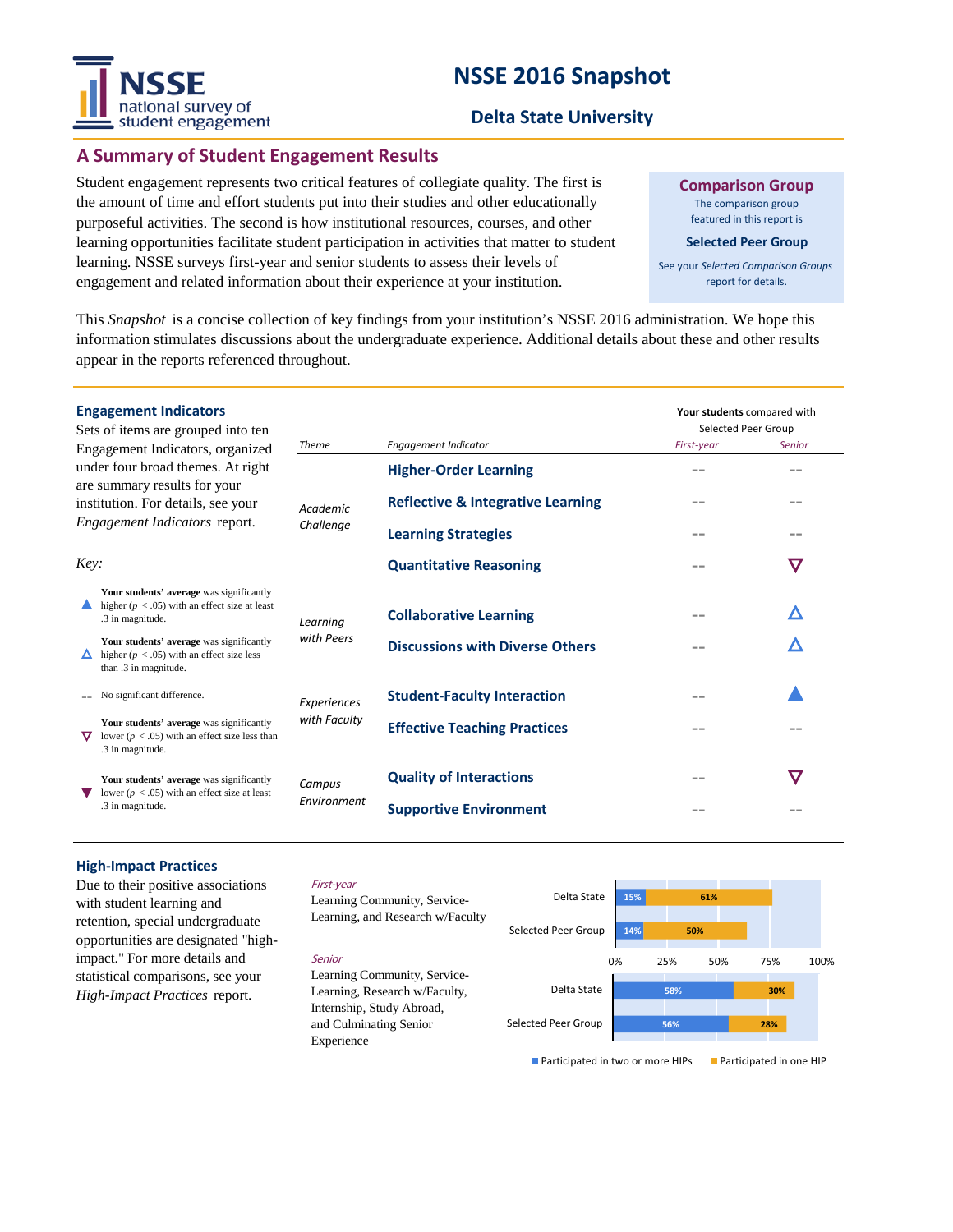

# **NSSE 2016 Snapshot**

# **Delta State University**

# **Academic Challenge: Additional Results**

The Academic Challenge theme contains four Engagement Indicators as well as several important individual items. The results presented here provide an overview of these individual items. For more information about the Academic Challenge theme, see your *Engagement Indicators* report. To further explore individual item results, see your *Frequencies and Statistical Comparisons,* the *Major Field Report,* the *Online Institutional Report,* or the Report Builder—Institution Version.

#### **Time Spent Preparing for Class**



#### **Reading and Writing**

These figures summarize the number of hours your students spent reading for their courses and the average number of pages of assigned writing compared to students in your comparison group. Each is an estimate calculated from two or more separate survey questions.



#### **Challenging Students to Do Their Best Work <b>Academic Emphasis**

To what extent did students' courses challenge them to do their best work? Response options ranged from  $1 = "Not at all"$ to  $7 =$  "Very much."



How much did students say their institution emphasizes spending significant time studying and on academic work? Response options included "Very much," "Quite a bit," "Some," and "Very little."

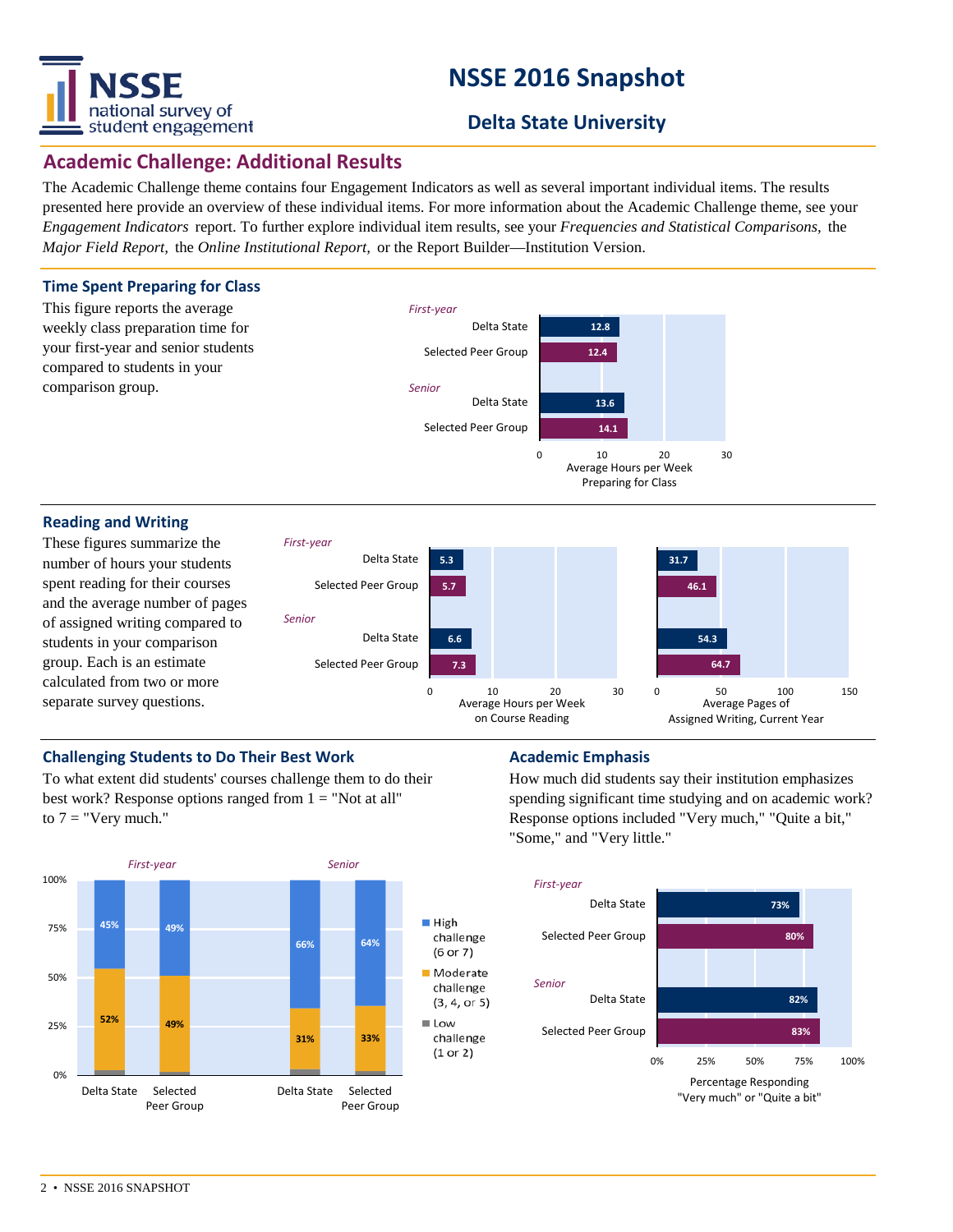# national survey of student engagement

# **NSSE 2016 Snapshot**

# **Delta State University**

## **Item Comparisons**

By examining individual NSSE questions, you can better understand what contributes to your institution's performance on the Engagement Indicators. This section displays the five questions<sup>a</sup> on which your first-year and senior students scored the highest and the five questions on which they scored the lowest, relative to students in your comparison group. Parenthetical notes indicate whether an item belongs to a specific Engagement Indicator or is a High-Impact Practice. While these questions represent the largest differences (in percentage points), they may not be the most important to your institutional mission or current program or policy goals. For additional results, see your *Frequencies and Statistical Comparisons* report.

#### **First-year**

#### **Highest Performing Relative to Selected Peer Group**

About how many courses have included a community-based project (service-learning)?<sup>e</sup> (HIP) Talked about career plans with a faculty member $^{\rm b}$  (SF)

Identified key information from reading assignments<sup>b</sup> (LS)

Discussions with... People from an economic background other than your own<sup>b</sup> (DD)

Discussions with... People of a race or ethnicity other than your own<sup>b</sup> (DD)

#### **Lowest Performing Relative to Selected Peer Group**

Instructors clearly explained course goals and requirements<sup>c</sup> (ET) Instructors used examples or illustrations to explain difficult points<sup>c</sup> (ET) Quality of interactions with other administrative staff and offices (...)<sup>d</sup> (QI) Assigned more than 50 pages of writing<sup>g</sup> Institution emphasis on providing support to help students succeed academically<sup>c</sup> (SE)



Percentage Point Difference with Selected Peer Group



#### **Highest Performing Relative to Selected Peer Group**

| Discussions with People of a race or ethnicity other than your own <sup>b</sup> (DD)                 |
|------------------------------------------------------------------------------------------------------|
| Discussed your academic performance with a faculty member <sup>b</sup> (SF)                          |
| Discussed course topics, ideas, or concepts with a faculty member outside of class <sup>b</sup> (SF) |
| Worked with a faculty member on activities other than coursework $()^b$ (SF)                         |
| Discussions with People from an economic background other than your own <sup>b</sup> (DD)            |

#### **Lowest Performing Relative to Selected Peer Group**

Institution emphasis on providing support to help students succeed academically<sup>c</sup> (SE) Assigned more than 50 pages of writing<sup>8</sup> Quality of interactions with faculty<sup>d</sup> (QI) Quality of interactions with student services staff (...)<sup>d</sup> (QI) Quality of interactions with other administrative staff and offices  $(\ldots)^d$  (QI)



#### Percentage Point Difference with Selected Peer Group

a. The displays on this page draw from the items that make up the ten Engagement Indicators (EIs), six High-Impact Practices (HIPs), and the additional academic challenge items reported on page 2. Key to abbreviations for EI items: HO = Higher-Order Learning, RI = Reflective & Integrative Learning, LS = Learning Strategies, QR = Quantitative Reasoning, CL = Collaborative Learning, DD = Discussions with Diverse Others, SF = Student-Faculty Interaction, ET = Effective Teaching Practices, QI = Quality of Interactions, SE = Supportive Environment. HIP items are also indicated. Item numbering corresponds to the survey facsimile included in your *Institutional Report* and available on the NSSE website.

b. Combination of students responding "Very often" or "Often." c. Combination of students responding "Very much" or "Quite a bit."

d. Rated at least 6 on a 7-point scale.

e. Percentage reporting at least "Some.

f. Estimate based on the reported amount of course preparation time spent on assigned reading.

g. Estimate based on number of assigned writing tasks of various lengths.